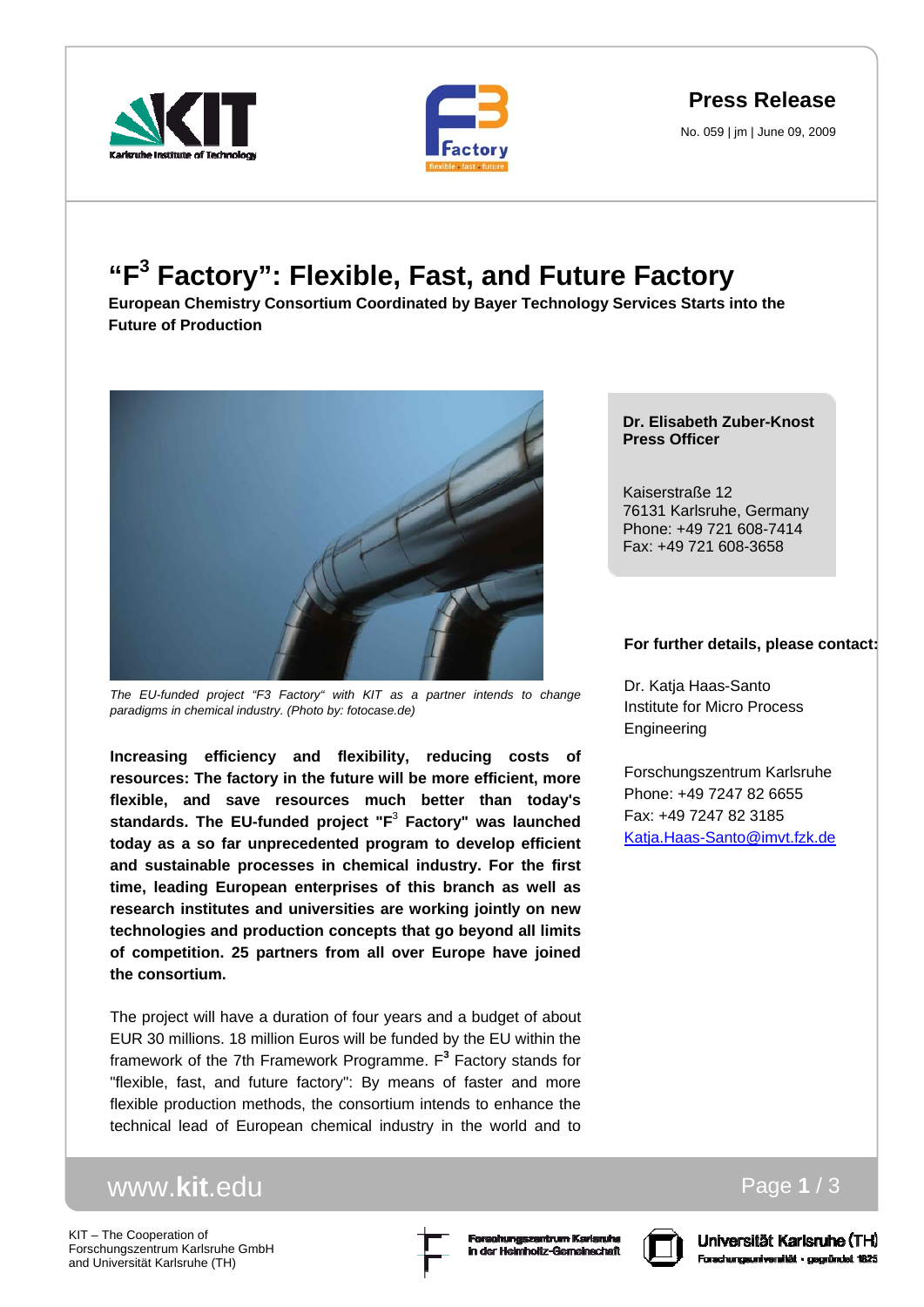

improve competitiveness. It is aimed at methodologically developing the modular, continuously operated factory  $(F^3$  Factory), standardizing pertinent processes and interfaces, and demonstrating its feasibility in terms of concrete products. Efficiency and scalability of world-scale plants shall be combined with the flexibility of batchtype facilities. Integrated process intensification strategies shall be applied in order to save resources and energy. These two factors cause about 70 to 80% of the production costs and, hence, much more than the factor of labor.

F**<sup>3</sup>**Factory focuses on the development of concrete products like solvent-free polymers, customer-specific surfactants, high-quality intermediate products, and innovative materials based on renewable resources. A demonstration and development center shall be built at CHEMPARK Leverkusen. Construction is planned to start at the turn of the year 2009/2010 and to be completed by early 2011.

To launch the  $F^3$  Factory, all partners met on June 08 at Bayer Technology Services in Leverkusen. This technology enterprise of the Bayer Group will coordinate the EU project over its duration of about four years. "Today marks the start of a promising and maybe even revolutionary cooperation of European chemical industry. The  $F<sup>3</sup>$  Factory bundles vast process know-how of industry and research in a so far unique and multidisciplinary consortium, and the project once more confirms the innovative power of a key branch in Europe", underlined Achim Noack, director of Bayer Technology Services GmbH, at the beginning of the meeting. Not only do climate change and the current crisis of global economy require an increase in efficiency of resource-intensive chemical industry, also the superproportional increase in the costs of resources in the past years makes such concerted actions necessary. In smaller working groups, the project partners agreed on concrete tasks of the first project phase and defined their responsibilities.

The chemistry consortium has defined three paramount objectives: Technical feasibility of the  $F^3$  Factory concept shall be confirmed at the development center. In addition, the project partners want to prove that  $F^3$  Factory processes are much more efficient, ecologically compatible, and sustainable than conventional continuous large-scale processes or small and medium-sized batchtype facilities. Moreover, modular "plug-and-play" technologies shall be developed and optimized.

www.**kit**.edu Page **2** / 4